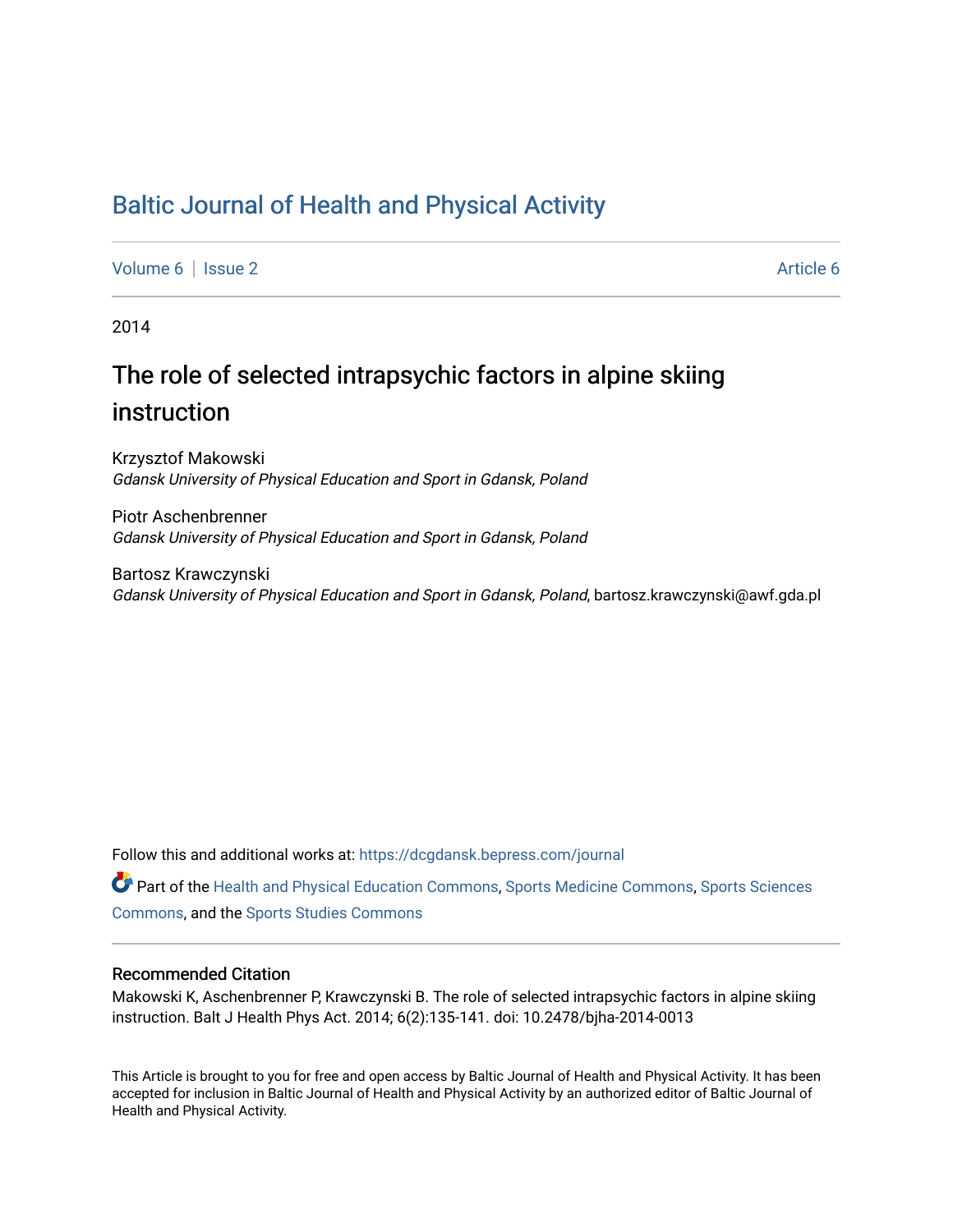

ORIGINAL ARTICLE

DOI: 10.2478/bjha-2014-0013

|                                                                                                                                                                                                                | The role of selected intrapsychic factors<br>in alpine skiing instruction                                                                                                                                                                                                                                                                                                                                                                                                 |
|----------------------------------------------------------------------------------------------------------------------------------------------------------------------------------------------------------------|---------------------------------------------------------------------------------------------------------------------------------------------------------------------------------------------------------------------------------------------------------------------------------------------------------------------------------------------------------------------------------------------------------------------------------------------------------------------------|
| <b>Authors' Contribution:</b><br>A - Study Design<br>B - Data Collection<br>C - Statistical Analysis<br>D - Data Interpretation<br>E - Manuscript Preparation<br>F - Literature Search<br>G - Funds Collection | Krzysztof Makowski <sup>ABDEFG</sup> , Piotr Aschenbrenner <sup>ABCDEF</sup> ,<br>Bartosz Krawczynski ABCDEG<br>Gdansk University of Physical Education and Sport in Gdansk, Poland                                                                                                                                                                                                                                                                                       |
|                                                                                                                                                                                                                | Key words: stress, skiing instruction, anxiety.                                                                                                                                                                                                                                                                                                                                                                                                                           |
|                                                                                                                                                                                                                | <b>Abstract</b>                                                                                                                                                                                                                                                                                                                                                                                                                                                           |
|                                                                                                                                                                                                                | Background:   This research was aimed at describing the influence of selected intrapsychic factors<br>related to "low" and "high" mountain conditions upon the efficiency of alpine skiing<br><i>instruction.</i>                                                                                                                                                                                                                                                         |
|                                                                                                                                                                                                                | <b>Material/Methods:</b> Research participants were 48 people without skiing skills. Altitudes from 770 to<br>1,741 metres above sea level were chosen for "high" groups. A STAI questionnaire<br>was chosen in order to carry out the research. The skiing level achieved by the end of                                                                                                                                                                                  |
|                                                                                                                                                                                                                | the instruction was assessed expertly with the three essential evolutions, i.e. plough-<br>ing curves, slanting slide, and half-ploughing turn, taken into consideration.<br>Results: The anxiety level after the instruction of the "high" group exceeded that in the "low"<br>group ( $p$ <0.0895). Significant negative correlations were observed between the mean<br>score for technical evolutions and the accompanying anxiety in the "high" group of<br>subjects. |
| <b>Conclusions:</b>                                                                                                                                                                                            | The lower the characteristic anxiety, the better the technical test results. Whenever<br>skiing evolutions are taught, it is necessary to take into consideration both the stu-<br>dents' anxiety levels and their physical effectiveness levels. Contributions to the<br>awareness of skiing instruction participants can increase their mental resistance and<br>result in a better final effect of such an instruction.                                                |
| Word count: 2,639<br>Tables: 3<br>Figures: 0<br>References: 27                                                                                                                                                 | Received: January 2014<br>Accepted: May 2014<br>Published: June 2014                                                                                                                                                                                                                                                                                                                                                                                                      |
| <b>Corresponding author:</b><br>Bartosz Krawczynski<br>Gdansk University of Physical Education and Sport                                                                                                       |                                                                                                                                                                                                                                                                                                                                                                                                                                                                           |

80-336 Gdansk, K. Gorskiego Str. 1 Phone: +48 (58) 55 47 150 E-mail: bartek@awf.gda.pl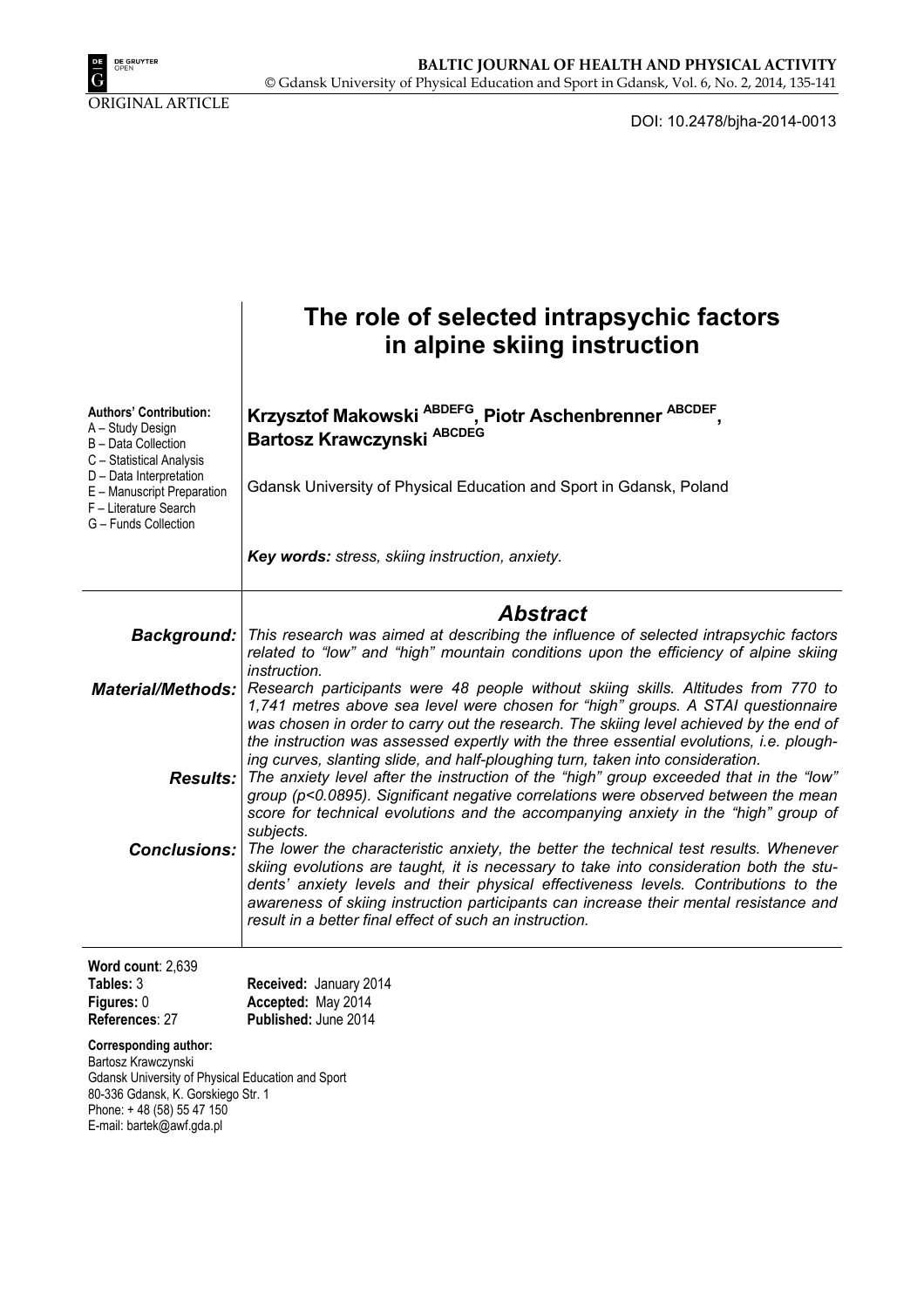### **Introduction**

Alpine skiing instruction for physical education students at winter camps is an important element of teacher training. Such an instruction contributes to making the study itself more attractive and adds to the students' competences. A very intense instruction as well as the environment (being in the mountains) require corresponding psycho-physical dispositions from the students.

It is now easy to establish the real influence of anxiety on the instruction results [1]. Many research reports indicate a similar influence of anxiety and activating, i.e. either a hindering or a mobilizing one [2]. The situation of an instructed skier is, in fact, difficult, being one which provokes genuine anxiety and does sometimes result in an improved condition of the psyche [3]. The sources of anxiety in alpine skiing instruction are manifold [4].

One can claim, however, that a diagnosis of the role of anxiety may become extremely difficult as well. There are several earlier theories explaining the "anxiety level – efficiency" relationship [5]. Those well-known include a drive theory, a reversed U hypothesis (i.e. the Yerkes-Dodson law), a multidimensional theory of anxiety, a reversal theory and one referring to individual zones of optimum stimulation (the IZOF theory) [5].

The teachers'/coaches' becoming acquainted with students' levels of personality traits can lead to a selection of adequate didactic means and methods as well as result in a more efficient instruction [6, 7, 8, 9].

The present research was aimed at establishing the influence of selected interpsychic factors related to "low" or "high" mountain conditions upon the efficiency of alpine skiing instruction.

The practical and theoretical experience became a basis for the following hypothesis: students with higher levels of manifested anxiety are less efficient physically and need more time to grasp the skiing evolutions. In "high" mountains, the relation is more evident than in "low" mountain conditions.

## **Material and methods**

The first-stage research, carried out prior to the winter camps, involved a total of 185 (63 female and 122 male) students. Four twelve-person research groups (i.e. 48 people) were selected basing on their ICSPFT – tested physical efficiency and the lacking skills in skiing. The same groups were subject to research during the second stage of the experiment, at a winter camp. The research participants had no skiing skills and identical equipment. The skiing instruction took 7 days (54 hours) between 8.30 a.m. and 3.30 p.m., with a break of 45 minutes. "Low" and "high" groups were distinguished, whereby the following abbreviations were used: LF for the "low" female and LM for the "low" male ones as well as HF for the "high" female and HM for the "high" male ones. The altitudes agreed upon were, respectively, from 770 to 1,741 metres above sea level and from 2,456 to 3,029 metres above sea level. In order to eliminate an influence of the coach upon the skiing instruction level, there was a change of a coach after each instruction day, combined with as much discussion focused on the instruction level.

The average age in the researched groups was 22.37 (± 0.84) years, within 21 and 25 years. A STAI questionnaire was chosen as suggested by a sport psychologist. This instrument can be applied both in individual and group research. The research in question was carried out on the first day of the skiing instruction, took about 15 minutes, and, being easy, did not cause any serious problems. A final expert assessment of the skiing level achieved consisted in a careful consideration of three crucial skiing evolutions, namely ploughing curves, slanting slide, and halfploughing turn.

The Polish Anxiety Inventory (the Polish abbreviation – ISCL, i.e. Inwentarz Stanu i Cechy Lęku) is a variation of the American State-Trait Anxiety Inventory (STAI) introduced by Spielberger, Strelan, Tesarczy, and Wrzesniewski [10, 11]. ISCL is an instrument for the research of an anxiety interpreted as a temporary and situationally conditioned state of individuals, and that focused on an anxiety perceived as relatively permanent personality trait. ISCL includes two subscales, one (X-1) measuring the state anxiety and the other one (X-2) being applicable in trait anxiety measurement. There are 20 items in each subscale and the subject has to choose one of the four categorized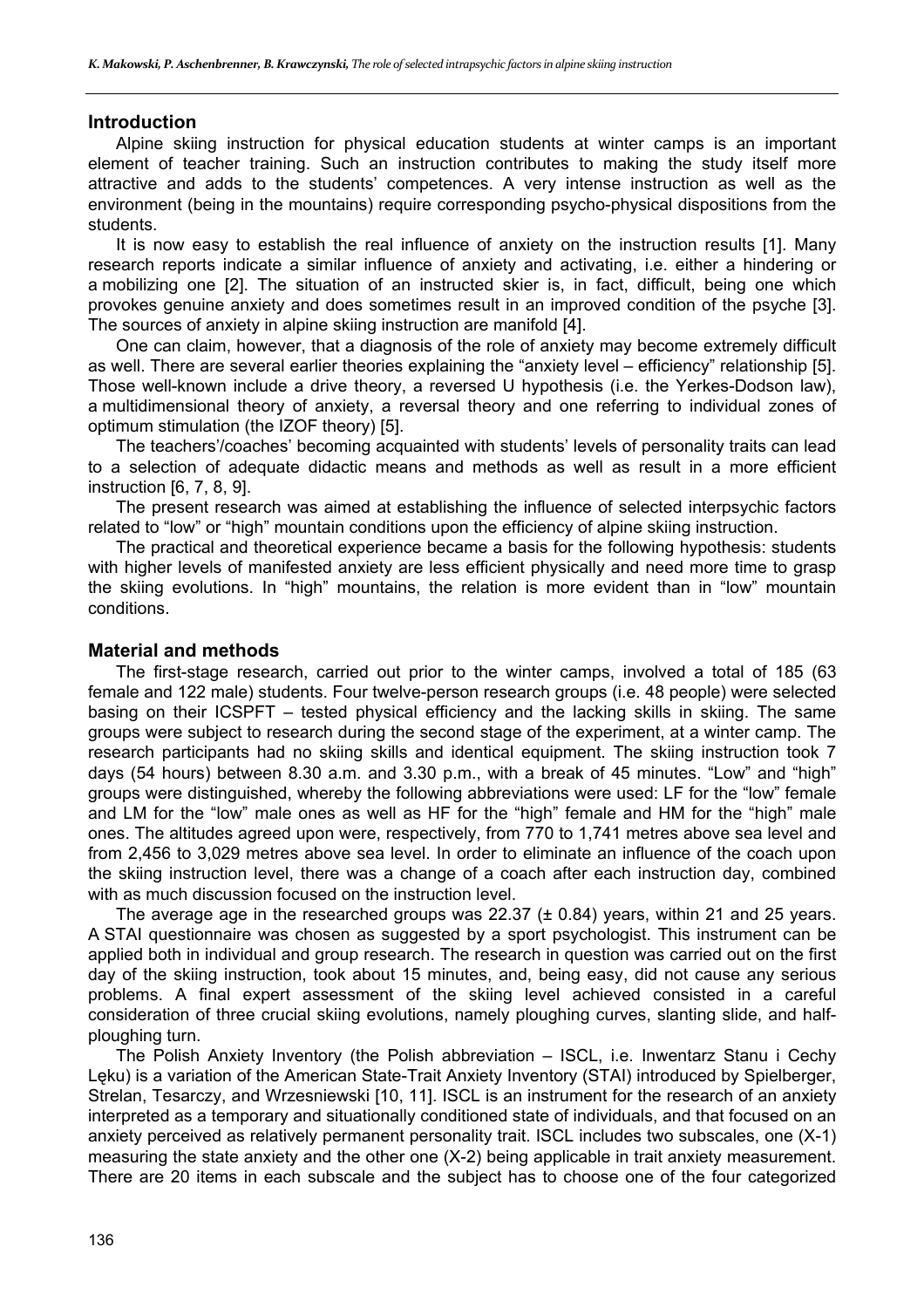answers. The accuracy and reliability of the STAI questionnaire as well as its diagnostic and research application options have been frequently confirmed [11].

The data underwent a standard statistical analysis. Their distribution normality was checked, using histograms and the Shapiro-Wilk test, with positive effects for each group, these having facilitated a calculation of mean values and standard deviations. The psychological test results were standardized within groups and recalculated, basing on stens. Subsequently, the frequency distribution difference was assessed by means of a chi-square test, whereas, for parametric variables (efficiency tests), the relevance of mean value differences between the groups was evaluated using a T-student test. The efficiency test results were recalculated as points according to the ISCPFT physical fitness tables for youth [12, 13], and ranged. Furthermore, the Pearson coefficient, referring to the correlation between skiing evolution results and state anxieties, was calculated [14].

# **Results**

# *Anxiety level*

While comparing the HF group results to those of the LF group (Table 1), one difference could be distinguished as close to the statistical relevance, i.e. that referring to state anxieties measured after the instruction. In the cases of the other measurements, focusing on trait anxieties both before and after the instruction as well as on state anxieties preceding it, no statistically relevant differences were revealed. Thus, the female anxiety level after the "high" group instruction exceeded the one measured in the "low" group (tendency:  $p < 0.0895$ ; cf. Table 1); as to the male group, no statistically relevant differences were found (cf. Table 2).

Table 1. Arithmetic means, standard deviations and difference relevance for the T-Student test of the ISCL (State and Trait Anxiety Inventory) results, referring to female groups

| Test               | ΗF   | LF   | ΗF<br>(SD) | LF<br>(SD) |        | p      |
|--------------------|------|------|------------|------------|--------|--------|
| STATE ANXIETY, SA1 | 41.4 | 38.1 | 23.3       | 27.6       | 0.2545 | 0.8028 |
| TRAIT ANXIETY, TA1 | 30.4 | 15.6 | 22.4       | 8.7        | 1.7332 | 0.1050 |
| STATE ANXIETY, SA2 | 46.6 | 24.8 | 24.8       | 23.2       | 1.8241 | 0.0895 |
| TRAIT ANXIETY, TA2 | 27.3 | 11.9 | 26.6       | 10.9       | 1.5125 | 0.1526 |

*(HF for "highland" female group, LF for "lowland" female group)* 

Table 2. Arithmetic means, standard deviations and difference relevance for the T-Student test of the ISCL (State and Trait Anxiety Inventory) results, referring to male groups

| Test               | <b>HF</b> | ιF.   | ΗF<br>(SD) | LF<br>(SD) |        | р      |
|--------------------|-----------|-------|------------|------------|--------|--------|
| STATE ANXIETY, SA1 | 43.40     | 47.70 | 27.37      | 25.66      | 0.3624 | 0.7212 |
| TRAIT ANXIETY, TA1 | 40.10     | 41.60 | 30.63      | 22.74      | 0.1243 | 0.9022 |
| STATE ANXIETY, SA2 | 42.00     | 41.70 | 29.08      | 26.14      | 0.0242 | 0.9810 |
| TRAIT ANXIETY, TA2 | 38.00     | 34.70 | 31.39      | 14.82      | 0.3006 | 0.7617 |

*(HM for "highland" male group, LM for "lowland" male group)* 

In order to establish a correlation between anxiety levels and instruction results, the calculated data were: Pearson coefficients as well as difference relevances for state and trait anxieties before and after the instruction. The other values taken into consideration were mean sums of points resulting from technical evolution assessments in the groups researched (Table 3).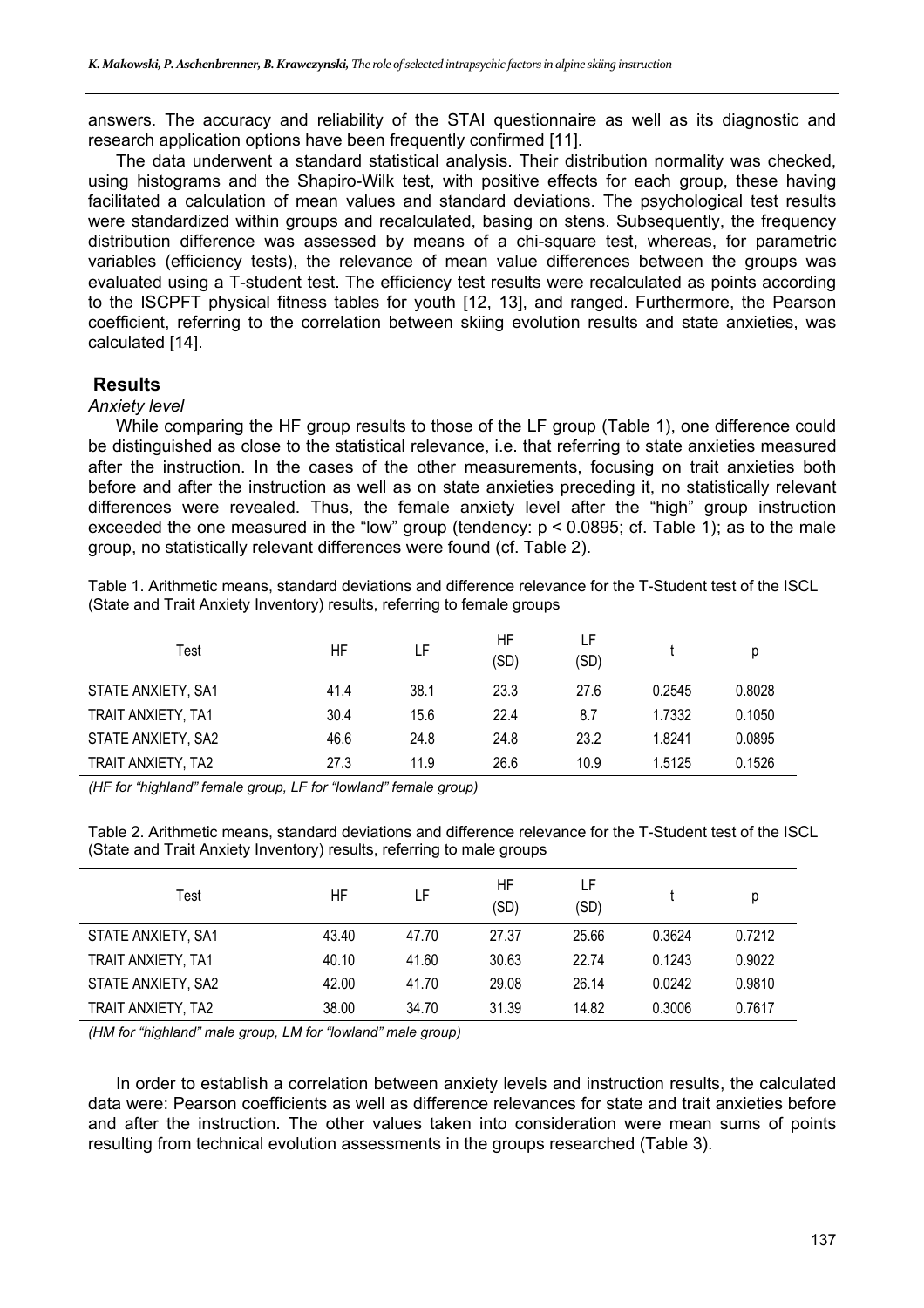| <b>SUM</b> | SA1      | TA1      | SA <sub>2</sub> | TA <sub>2</sub> |
|------------|----------|----------|-----------------|-----------------|
| LΕ         | $-0.29$  | $-0.45$  | $-0.20$         | 0.02            |
| <b>HF</b>  | 0.32     | $-0.73*$ | $-0.05$         | $-0.65$         |
| LМ         | $-0.18$  | $-0.30$  | $-0.06$         | $-0.35$         |
| HM         | $-0.73*$ | $-0.49$  | $-0.80*$        | $-0.53$         |
| ALL        | $-0.23$  | $-0.48*$ | $-0.26$         | $-0.45*$        |

Table 3. Correlation coefficients referred to mean point sums for technical evolutions and to mean anxiety levels in the groups researched before and after the instruction

*\*Statistically relevant p<0.05* 

Relevant negative correlations were those between mean point sums for technical evolutions and state anxiety levels before and after the instruction imparted to the "highland" male group. The trait anxiety levels measured prior to the instruction had a similar relevant negative correlation in the "highland" female group as well as in the entire researched group, while the levels measured after the instruction also had such a correlation in the entire group. Significantly, no relevant correlations were revealed as to the "lowland" groups (Table 3).

# **Discussion**

Among different factors affecting the learning/teaching of mobility elements, personality dispositions seem to be highly important. Anxiety, having its specific origin, object, intensity, frequency, symptoms, correlations with other factors, and exerting an influence upon the performance level of real mobility elements or upon the result achieved, is such a disposition [15]. Anxiety is usually associated with an unpleasant emotion, which can be viewed as a response of the system to a subjective or objective stimulus coming from the external or internal environment.

Being anxious, people become restless, fearful, and "nervous". They tend to be highly excited and experience an intense activity of the involuntary central nervous and the endocrine systems [16].

In his research on anxiety, Ch. Spielberger distinguished a phenomenon which he called state anxiety and another variation, named trait anxiety. As a personality condition, anxiety is characterized by "subjective and consciously perceived emotions, i.e. fears and tensions resulting in activation or stimulation of the autonomic nervous system" [11]. As a state, anxiety is highly variable, which equals a subjection to threatening factors. In opposition to that, trait anxiety (apprehension, susceptibility to anxiety) is defined by Spielberger as "a motive or acquired behavioral disposition that makes an individual perceive a great many objectively harmless situations as threatening ones, and respond by anxiety conditions, which are disproportionate to the extent of the objective danger" [11]. The above suggests a close relation between anxiety and the personality traits pre-disposing an individual to respond in a special manner to a specific dangerous situation.

Anxiety mobilizes the body potential, activates the accumulated energy, adapts an individual to a permanent struggle for life, disposes him or her to face both extraordinary and minor dangers [2]. An issue deserving a special consideration is the influence of anxiety upon mobility of alpine skiing instruction. Any difficult situation diminishes an individual's equilibrium by signaling a danger or by a perceived existence of the latter [3]. Difficult situations are also new ones, "clearly different from those in which the individual in question has achieved a given result up to now" [17]. The truth of this statement is confirmed by other descriptions of difficult situations, including the one presented in Tyszkowska and Lazarus' papers. Tyszkowska claims that "a difficult situation can be interpreted as a combination of external stimuli (conditions) causing a jeopardy to an individual's actions, needs, aims or appreciated values, resulting in characteristic behaviour alterations" [18].

The above features of difficult situations correspond to certain elements observed in those experienced by novice alpine skiers, It is, however, highly subjective to perceive skiing instruction as a difficult situation. Whatever seems very complex to one individual does not always have such a qualification in another person's opinion [19].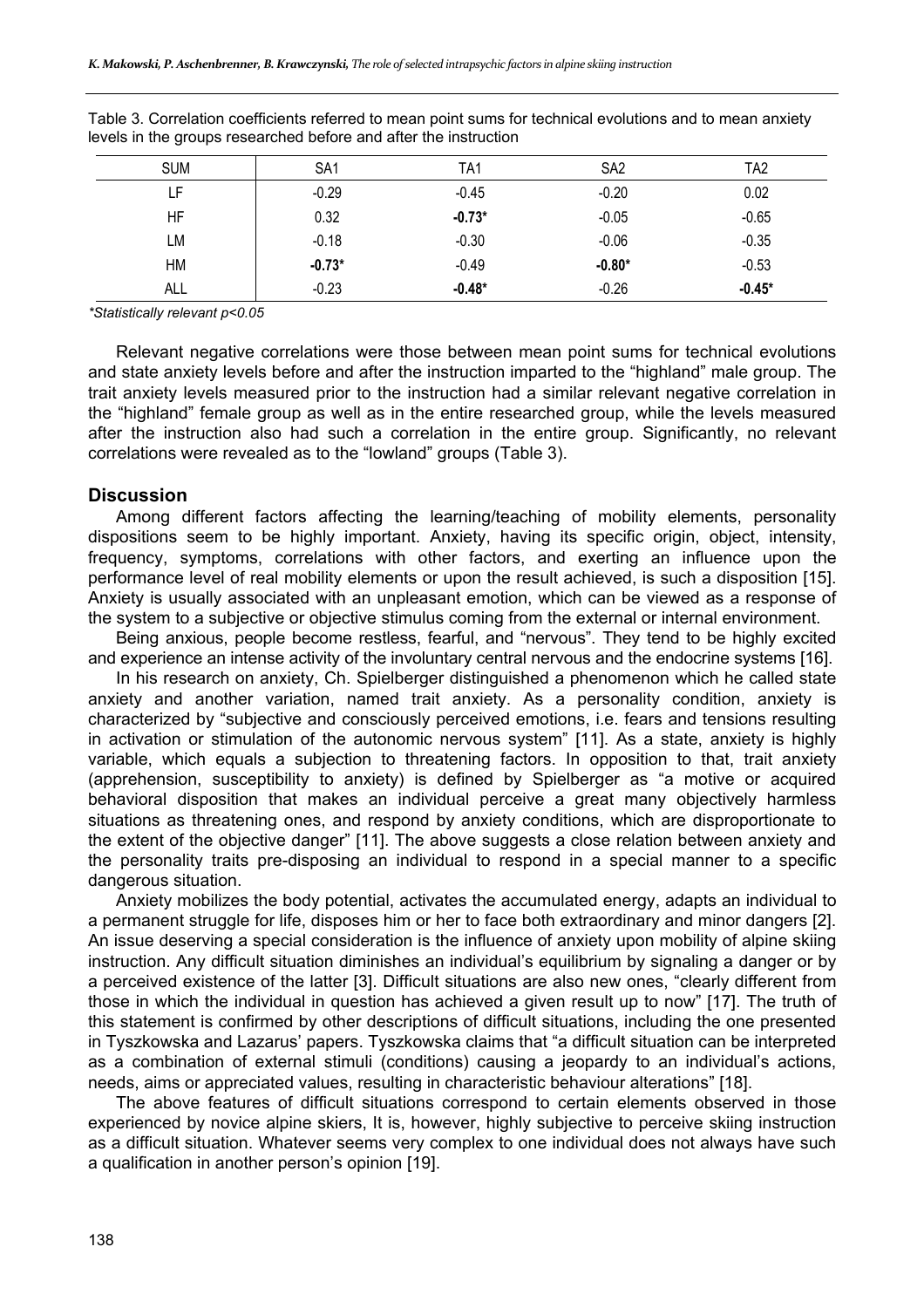In earlier papers, there have been many descriptions of the learning effect dependence on the anxiety level [18, 20]. Authors point out that it is a personality trait exerting a heterogeneous influence upon the grasping of the necessary movements (a slight anxiety mobilizes; a stronger one disorganizes) [19] and depending on the situation complexity, i.e. it is predetermined by task and activity types as well as by a subjective approach to what is a difficult or an easy task [18, 20]. Alpine skiing is a sport in which "the difficulty and complexity level of the situation resulting in the grasping of the movements expected is higher than the difficulty.

As regards the research results focused on anxiety, it can be observed that, despite a lack of clear differences between "highland" and "lowland" groups with respect to state and trait anxiety levels both before and after the instruction (there was but one difference close to relevance, i.e. between the value of the anxiety level in the "highland" female group and the lower value established for the "lowland" group), a correlation analysis revealed a relevant connection between anxiety and achievement levels, the latter being defined by mean sums of points for technical evolutions. The obtained research results indicate that the lower the trait anxiety, the better the scores of technical checkings. The state anxiety (characterizing the "highland" male group only) is also related to scores, which means that the lower such anxiety is, the better the technical test scores are.

An unambiguous assessment of the research results is hardly possible. Most papers dealing with anxiety in skiing were casuistic [3, 22, 23]. But a few based on empirical research. Wieczorek and Lesiewski [19] claimed, for instance, that the anxiety level had affected "the grasping efficiency in alpine skiing instruction" and those with low anxiety levels had "achieved more indeed than highly anxious people", while Baka and Aschenbrenner [24] suggested a certain consideration of "the students' anxiety levels in the teaching of skiing evolutions". The quoted authors' research instruments were different. It seems reasonable to assume that our research based on the Polish version of STAI is a precedent worth being imitated.

Furthermore, Künzell and Müller [25, 26], who used the German variation of STAI, proved a positive influence of four-day short ski ("bigfoot") instruction cycles upon an anxiety level decrease in novice skiers. The observation of Cigrovski's research team [27] is as follows: experienced participants of technical skiing competitions manifest a lesser state and trait anxiety. In other researchers' opinion, such emotional conditions as worry, fear or lack of certainty as to individual efficiency are not psychological obstacles in the imparting of alpine skiing techniques to young people [27].

While interpreting the mean values for state and trait anxiety, it is also advisable to remember that but a scarce number of people would be taken into consideration in the final data analysis, which did affect a subsequent assessment of the variability and differences of psychological research results. This limitation arises from alpine rules and regulations, imposing an instruction for no more than twelve people in a group (the Salzburg Law on Skiing and Snowboard Instruction, LGB1, No. 83/1989).

# **Conclusions**

The anxiety analysis carried out here indicate a significant influence of the anxiety level upon instruction effects in female groups. No such influence was observed in male groups.

In a recapitulation of the anxiety research results, it is possible to point out a crucial connection between anxiety and achievement levels, with the latter defined by mean sums of points awarded for technical evolutions. This relation could be established in spite of the lack clear differences between "highland" and "lowland" groups as to state and trait anxiety levels both before and after the instruction (with but one nearly relevant difference found between two anxiety level values, i.e. a relatively high one in the "highland" female group and a lower value measured in the "lowland" group). Basing on the research results, it can also be concluded that the lower the trait anxiety, the better the technical checking scores. The state anxiety (only in the "highland" male group) is also related to scores. Better technical test scores are effects of lower anxiety.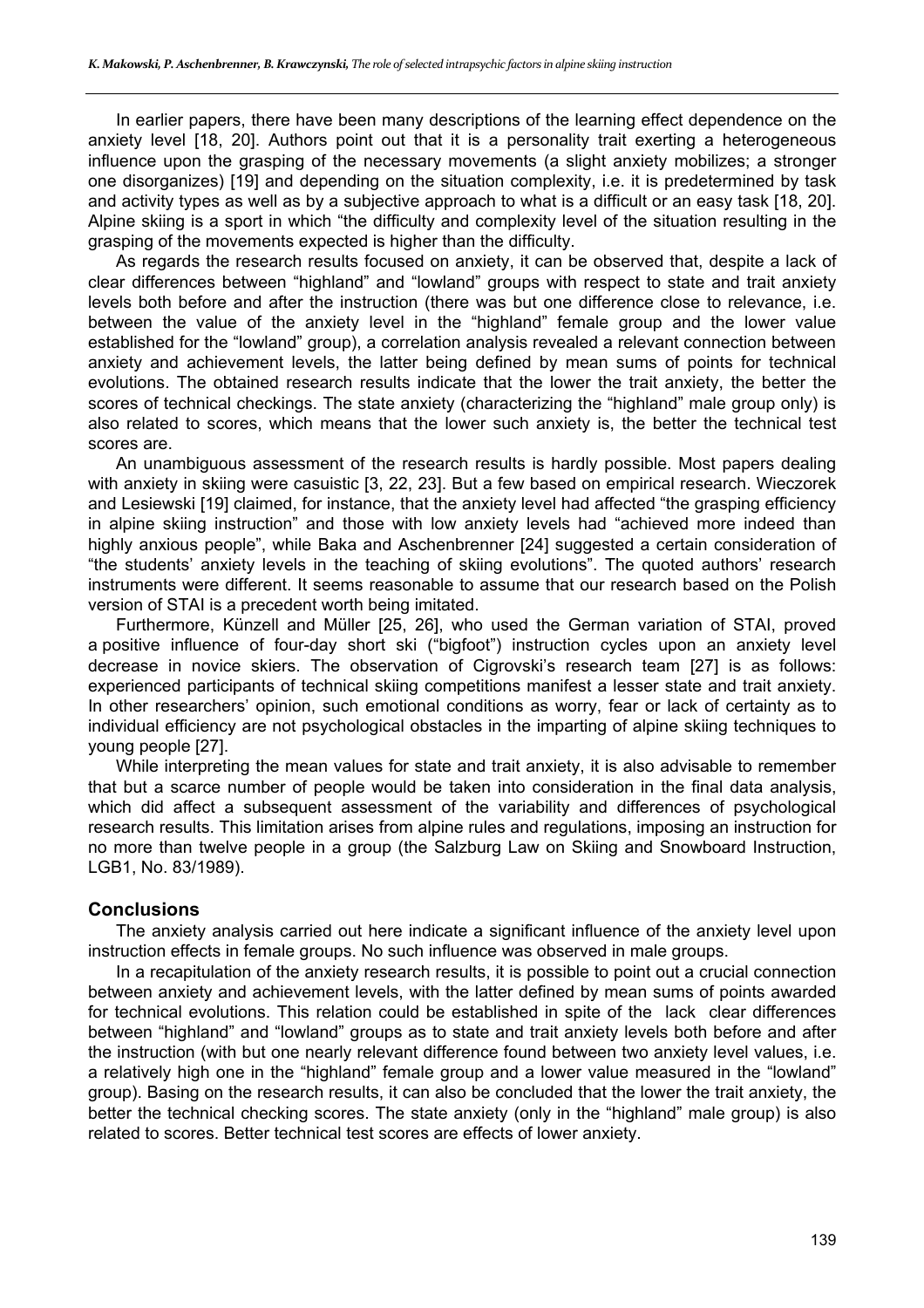### *Practical recommendations*

Not only the students' anxiety levels but also their fitness levels should be taken into consideration in the assessment of the instruction in skiing evolutions A similar contribution of the two factors to group results is to be aimed at.

It is advisable to use the above observation conclusions while dividing into instruction groups and planning the methodology. A skiing instruction programme for a winter camp should be more adjusted to the students' psychic dispositions and their earlier specialized preparation for skiing (this recommendation applies to practical classes).

Those instructed must be warned in an adequate manner, if they are not aware of highland dangers, i.e. probable fears or prejudices related not only to acrophobia but also to an anxiety resulting from a lack of previous stays and practice in higher mountains. The coaches need to be an aware of this problem.

A person instructed in skiing, who does know how different anxiety types can arise, might be able to increase his or her psychic resistance and achieve more in the course of the skiing instruction. The present authors understand that the above recommendations cannot be implemented without real difficulties.

#### **References**

- 1. Juraszczyk- Stolecka A, Danczyk R. Lek i doznania organiczne w narciarstwie zjazdowym [Anxiety and organic experiences in alpine skiing]. Trening. 1993;4(20):109-115. Polish.
- 2. Stawska L. Psychologia roznic indywidualnych dzieci i mlodziezy [Psychology of personality differences between children and andolescents]. Katowice: AWF; 1983. Polish.
- 3. Gracz J. Lek i odwaga w narciarstwie [Anxiety and courage in skiing]. Narty. 1989;7-8.
- 4. Ziemilski A. Eliminowanie leku a skutecznosc nauczania narciarstwa [Anxiety elimination and skiing instruction efficiency]. Kultura Fizyczna. 1977;1:31-35.
- 5. Krawczynski M. Poznawcze i somatyczne komponenty leku sportowego [Cognitive and somatic components of sports anxiety]. In: Tlokinski W, editor. Lek. Roznorodnosc przezywania [Anxiety. The varied experiencing]. Warszawa: Arx Regia; 1993, 123-130. Polish.
- 6. Krasicki Sz. Narciarstwo jako jeden ze sportow calego zycia [Skiing as a lifelong sport]. In: Krasicki S, Chojnacki K, eds. Sporty zimowe u progu XXI wieku oraz tradycje i perspektywy Zakopanego [Winter sports in the early 21st century and the traditions and prospects of Zakopane]. Krakow: AWF, 2001. Polish.
- 7. Terelak JF. Zrodla stresu. Teoria i badania [Sources of stress. Theory and research]. Warszawa: ATK; 1999. Polish.
- 8. Terelak JF. Czlowiek w sytuacjach ekstremalnych. Izolacja antarktyczna [Man in extreme situatuions. The Antarctic isolation]. Warszawa: Wydawnictwo MON; 1982. Polish.
- 9. Vysata K. Sporty zimowe w turystyce i rekreacji [Winter sports in tourism and recreation].Warszawa: WSTiR; 2004. Polish.
- 10. Wrzesniewski K, Sosnowski T. Inwentarz Stanu i Cechy Leku (ISCL). Polska adaptacja STAI. Podrecznik [Inwentarz Stanu i Cechy Leku (ISCL). A Polish version of STAI. A Handbook]. Warszawa: Pracownia Testow Psychologicznych Polskiego Towarzystwa Psychologicznego; 1996. Polish.
- 11. Wrzesniewski K, Sosnowski T, Matusik D. Inwentarz Stanu i Cechy Leku (ISCL). Polska adaptacja STAI. Podrecznik. Wydanie drugie, rozszerzone. [Inwentarz Stanu i Cechy Leku (ISCL). A Polish version of STAI. A Handbook. Second extended edition]. Warszawa: Pracownia Testow Psychologicznych Polskiego Towarzystwa Psychologicznego; 2002. Polish.
- 12. Pilicz S, Przeweda R, Trzesniowski R. Skale punktowe do oceny sprawnosci fizycznej polskiej mlodziezy, wartosci wynikow Testu Miedzynarodowego aktualne do roku 2000 [Point scales for the fitness assesment of Polish andolescents: International Test results up to the year 2000]. Warszawa: AWF; 1993. Polish.
- 13. Pilicz S, Przeweda R, Dobosz J, Nowacka-Dobosz S. Punktacja sprawnosci fizycznej mlodziezy polskiej wg Miedzynarodowego Testu Sprawnosci Fizycznej. Kryteria pomiaru wydolnosci organizmu testem Coopera [Point scales for the fitness assesment of Polish youth Cooper test criteria for body efficiency measurment]. Warszawa: AWF; 2003 Polish.
- 14. Brzezinski J, Siuta J. Metodologiczne i statystyczne problemy psychologii [Methodological and statistical problems in psychology]. Poznan: Wydawnictwo Zysk i s-ka; 2006. Polish.
- 15. Krawczynski M. Reinera Martensa koncepcja leku wspolzawodnictwa sportowego [The Reiner Martens concept of sport competition anxiety]. In: Tlokinski W, editor. W kregu psychofizykalnych zagadnien profilaktyki i terapii w sporcie [Psychological prevention and therapy issues in sport]. Gdansk: Wyd. AWF; 1993, 63-68. Polish.